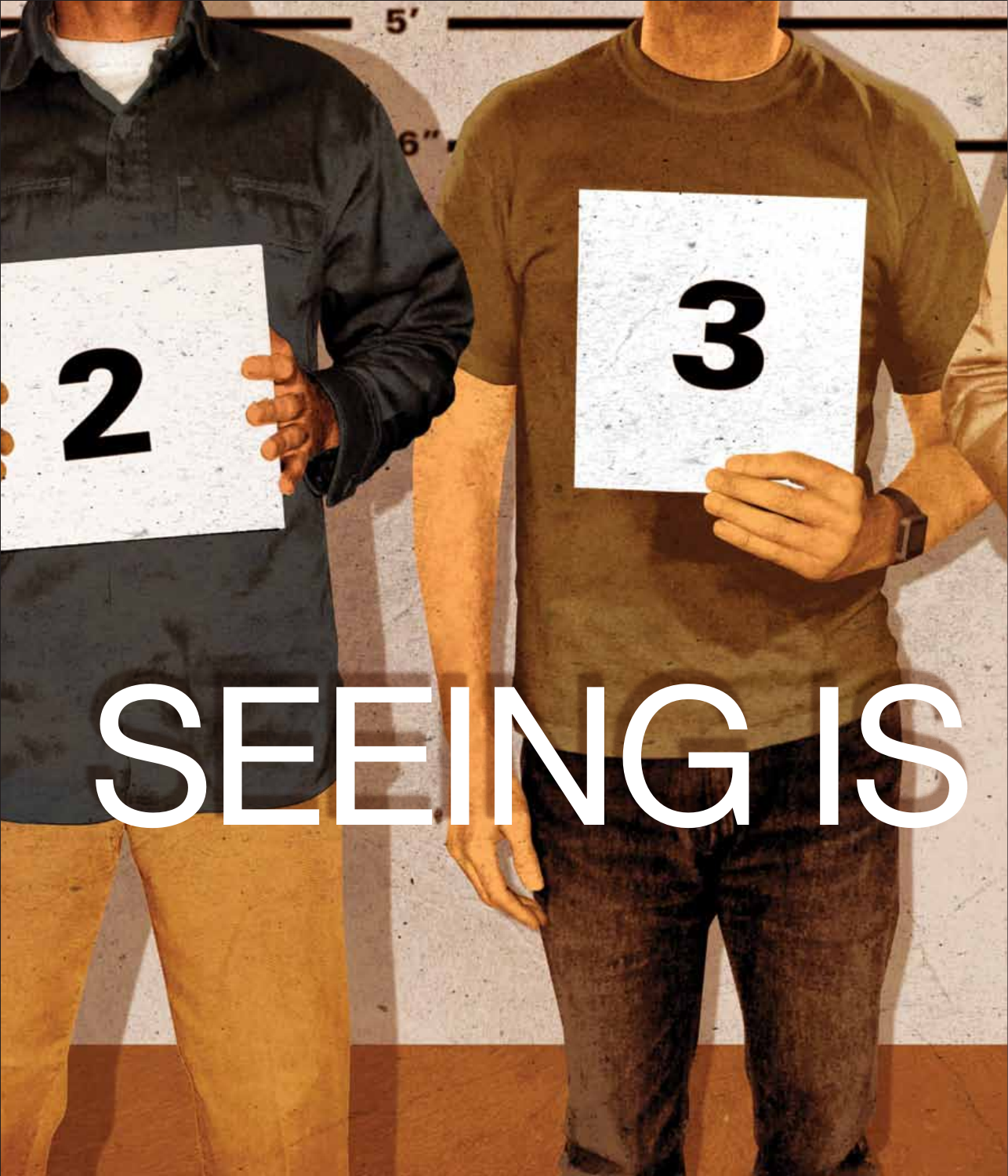In experiment after experiment, Gary Wells has established that eyewitness testimony is unreliable and leads to wrongful convictions. Why has the judicial system not adopted his recommendations?

ELTE) ING

BY STEVE WEINBERG ILLUSTRATIONS BY JOHN RITTER

nov/dec 2012 The American Prospec t 4 5

5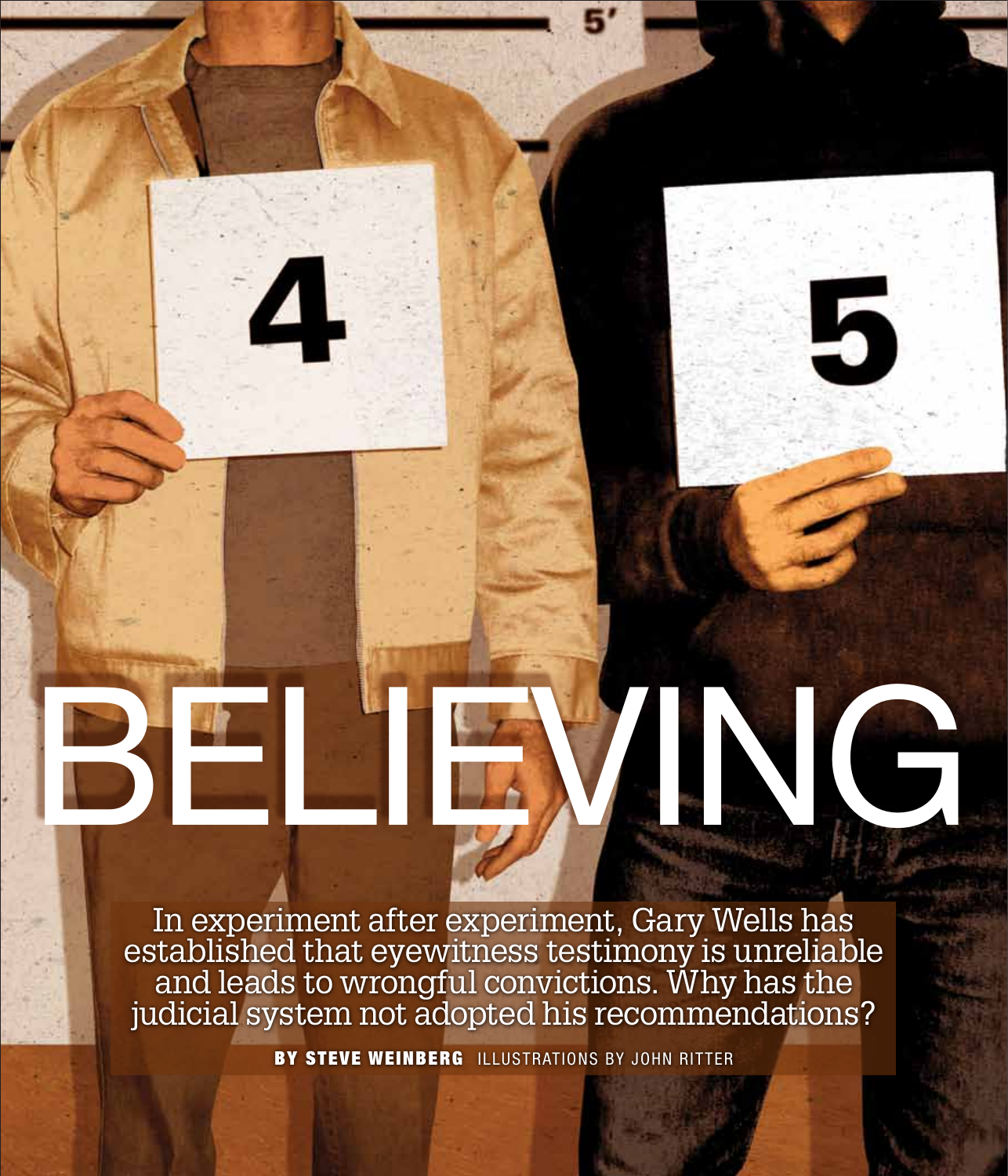

On a Saturday night in July 1984, Jennifer Thompson, a 22-year-old, straight-A student at Elon College in Burlington, North Carolina, returned to her apartment after attending a party. Thompson wasn't feeling well and went to sleep. Her boyfriend left around 11 P.M. About four hours later, Thompson awoke with a man on top of her. He held a knife to her neck. He smelled of alcohol and cigarettes. Thompson screamed. "Shut up, or I'll cut you," the man threatened.

Before, during, and after the man raped her, Thompson willed herself to study his features so she could increase the odds of identifying him later. She made mental note of his closecropped hair, his small almond-shaped eyes, his high, broad cheekbones, his wisp of a mustache.

When the rape was over, Thompson lured the man into the kitchen by promising to pour drinks for both of them. His attention briefly diverted, Thompson ran out the door to a nearby house. The neighbors called 911. Later, Thompson would learn that her assailant broke into a residence less than a mile from her apartment and raped another woman that night.

Accompanied by her boyfriend, Thompson worked with Detective Mike Gauldin on a composite sketch of the rapist. "The mouth wasn't quite right," she recalled, "and the ears stuck out too much, but it was close to the picture in my mind." The second rape victim, Mary Reynolds (a pseudonym), wasn't sure she could identify her assailant. One fact was certain: He was a black male raping white women in a small city with a legacy of shaky race relations.

Two days after circulating the composite, police asked Thompson to return to the station house. Gauldin and two other detectives sat with her. They placed in front of her an array of six photographs. The detectives specified that the rapist might not be in the array.

"I assumed they must have a suspect," Thompson later said. Why else would they have called her to come in? "All I had to do was pick him out. And if I failed to do that, would he go free? Would he find me?" Thompson eliminated four photos easily. Of the two that remained, one brought back "the image of the man performing oral sex on me so violently I thought I would be sick right there."

She pointed to a photo. "Yeah. This is the one. I think this is the guy."

One of the detectives asked, "You think that's the guy?"

Thompson replied, "It's him."

Another detective asked, "You're sure?" She said, "Positive."

A minute later, Thompson asked, "Did I do OK?"

One of the detectives answered, "You did great, Ms. Thompson."

The session had taken five minutes.

Eleven days after the rape, Thompson arrived at the police station to view a live lineup of seven men. No partition separated her from the suspects. The men in the lineup could see and hear her. The detectives told Thompson she should not feel pressure to identify any of the seven, but she felt pressure nonetheless. "If he was here, now he knew what I looked like in broad daylight," Thompson recalled thinking. "He knew my name. If he was here, I couldn't screw this up." She did not want to make eye contact as each man stepped forward. But she had to. Thompson concluded her rapist could have been No. 4 or No. 5.

She listened to their voices again. The voice of No. 5 resonated. She forced herself to look at him. His body was "long and lean." He sported a "light mustache." His eyes looked "cold." Thompson chose number five. In the hallway, she asked Gauldin how she had done. He replied, "We thought that might be the guy. It's the same person you picked from the photos." Thompson felt validated. "We got him," she thought.

His name was Ronald Cotton. He ended up in the photo array and then in the live lineup because of the composite drawing. Twenty-two years old, a ninth-grade dropout, employed at a restaurant, he'd been identified by a manager there who had seen the composite. Cotton had been previously incarcerated for breaking and entering with intent to rape, an arrest he insisted derived from a misunderstanding, not from a violent sexual act.

When Cotton learned that police were searching for him, he went voluntarily to the station. He spoke to detectives without a lawyer present, offering what he believed was a solid alibi, only to realize later he had mixed up his nights. As a result, police were no longer listening to explanations, and he was sitting the county jail, unable to raise enough money for bail.

As Thompson prepared to testify at Cotton's trial, scheduled for January 1985, she learned that Mary Reynolds had not identified Cotton during a lineup. Instead, she had identified a man recruited by police to serve as a filler. Rather than wondering if she had been mistaken, Thompson felt even greater resolve. At trial, when asked if she could identify her rapist, Thompson pointed at Cotton. She noticed his expressionless visage, "as if he didn't care at all what he had done to me."

Cotton's defense lawyer emphasized the lack of physical evidence. Would the jurors convict Cotton solely on the testimony of the victim?, he asked. After all, Thompson had said nothing about identifying marks such as Cotton's scars. The defense wanted to present testimony from an expert about the vagaries of memory, especially during and after a traumatic event. The judge said no. The jury deliberated four hours before finding Cotton guilty. He received life imprisonment plus 50 years.

About three months into his prison sentence, Cotton noticed a new inmate being escorted to a cell. He looked strikingly similar to the composite of the man who had raped Thompson. Approaching the inmate, Cotton asked where he was from. Burlington, the new inmate answered. They exchanged names: Ron Cotton. Bobby Poole. Cotton soon learned the crime that had brought Poole to prison was rape. Their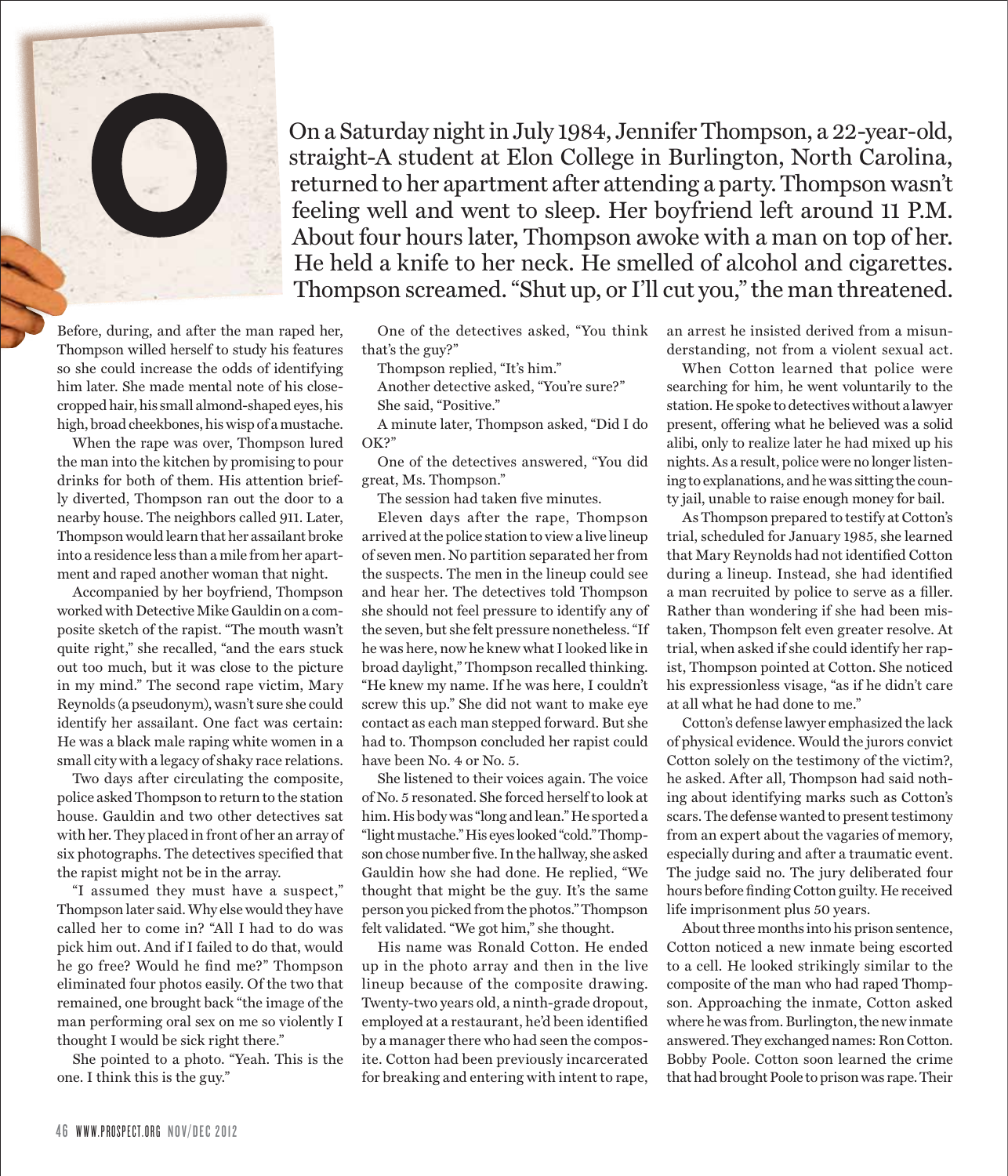physical resemblance caused some of the corrections officers and inmates to confuse the two.

During his second year in prison, Cotton won a new trial from the North Carolina Supreme Court. The justices ruled that Cotton's lawyer should have been permitted to tell the jury about Reynolds's failure to identify the defendant. Cotton's hopes shattered, however, when, a few months before trial, the prosecutor charged Cotton with the second rape; three years after not identifying Cotton, Reynolds said she had recognized him but had been too frightened at the lineup to speak out. The new trial would consolidate the two rapes.

After Thompson's and Reynolds's testimonies, the judge sent the jury away so he could hear arguments about whether the defense would be allowed to question Poole with the jury present. As the jurors waited outside the courtroom, Cotton's lawyer asked Poole if he had raped Thompson and Reynolds. Poole denied everything. An inmate cast doubt on that denial by testifying that Poole had told him he had raped the women. Cotton's lawyer, still outside the presence of the jury, pointed out that Poole had blood type A, the same type found at the Reynolds rape scene. Cotton had blood type O. Nonetheless, the judge ruled that the evidence pointing to Poole was too precarious for the jury to hear.

Thompson saw Cotton and Poole in the courtroom, but when asked if Poole could have been the rapist, she answered no. Later, she recalled being furious that Cotton's lawyers "would try to point the finger at someone else, using a jailhouse snitch to do it, no less. There was never a doubt in my mind that Ronald Cotton was the man who assaulted me." The jurors deliberated about an hour before finding Cotton guilty again.

Thompson did her best to move on with her life. For a long time she found it difficult to trust men. She eventually married, and in 1989 learned she was pregnant with triplets. The rape, though, continued to haunt her. She saw Cotton's face while trying to sleep. She wished he would die in prison.

Then, in March 1995, Detective Gauldin and a prosecutor visited Thompson and her husband at their home. Gauldin was delivering news he knew would upset Thompson. A new team of lawyers had taken on Cotton's case and had

## When eyewitnesses are confronted by a stressful situation as a victim of rape, for example, or as a witness to a crime that involves a gun—the odds of a correct identification are no better than flipping a coin.

arranged a DNA test based on evidence still in the possession of the Burlington police. None of the evidence contained Cotton's DNA, but no DNA showed up from another man, either. That result did not constitute a finding of innocence. The next step, the lawyers had told Cotton, would be to test the rape kit from the hospital where Thompson had been taken right after the assault. But the blood sample from Thompson within the rape kit had deteriorated.

Gauldin told Thompson that she could give a blood sample voluntarily or perhaps face a court order later. "Why do I have to go through this again?" Thompson remembered asking. "I'm supposed to be the victim." Hoping to soothe Thompson, Gauldin said, "Look, we all know it's not going to change anything. It's just a last attempt. Ronald Cotton is going to stay in prison. But they could drag this thing out." Thompson decided to comply, thinking that, finally, she would never have to hear Cotton's name again.

That is not how the script turned out. In June 1995, the new round of testing found insufficient DNA material in Jennifer Thompson's rape kit but found Bobby Poole's DNA in Mary Reynolds's rape kit. Confronted with that evidence, Poole confessed to both rapes.

Cotton attended a brief court hearing

and walked out a free man after 11 years of incarceration.

Thompson, the seemingly ideal eyewitness, had been mistaken. She had chosen the wrong man. She had failed to identify her assailant.

RONALD COTTON'S CONVICTION based on Jennifer Thompson's mistaken identification did not surprise Gary Wells, who worked hundreds of miles away on a university campus in Ames, Iowa.

By 1995, Wells had already spent 21 years researching the uncertainties of eyewitness identification, explaining why faith in such testimony bedevils the criminal-justice system, and devising inexpensive protocols to reduce the number of wrongful convictions. Many jurors find eyewitness testimony more compelling than any other evidence, using the commonsense reasoning that "she was there, I wasn't, who am I to question her identification?" Even when defense lawyers cross-examine eyewitnesses and establish inconsistencies between the version in police reports and the version told at trial, jurors' acceptance of the eyewitness is often unshaken. For Wells, improving the accuracy of eyewitness testimony is a matter of morality, but it is also a law-and-order issue: When an innocent person is convicted, the actual rapists and murderers remain atlarge, free to rape and murder again and again.

Although people like to think of themselves as perceptive, Wells's research has established that there is a Jennifer Thompson inside everyone, a well-intentioned individual who is certain of what she saw yet is sometimes mistaken. When eyewitnesses are confronted by a stressful situation—as a victim of rape, for example, or as a witness to a crime that involves a gun—the odds of a correct identification are no better than flipping a coin to decide.

Over the past 40 years, Wells has become the most visible eyewitness researcher in a field crowded with accomplished researchers. No one else in the field possesses Wells's combination as a big-picture thinker, laboratory researcher, and effective advocate for reform within the judicial system. Under six feet and of slight build, with thinning, longish hair, he's not physical imposing. His attire tends toward the informal, jeans and a sport jacket. He could blend in anywhere.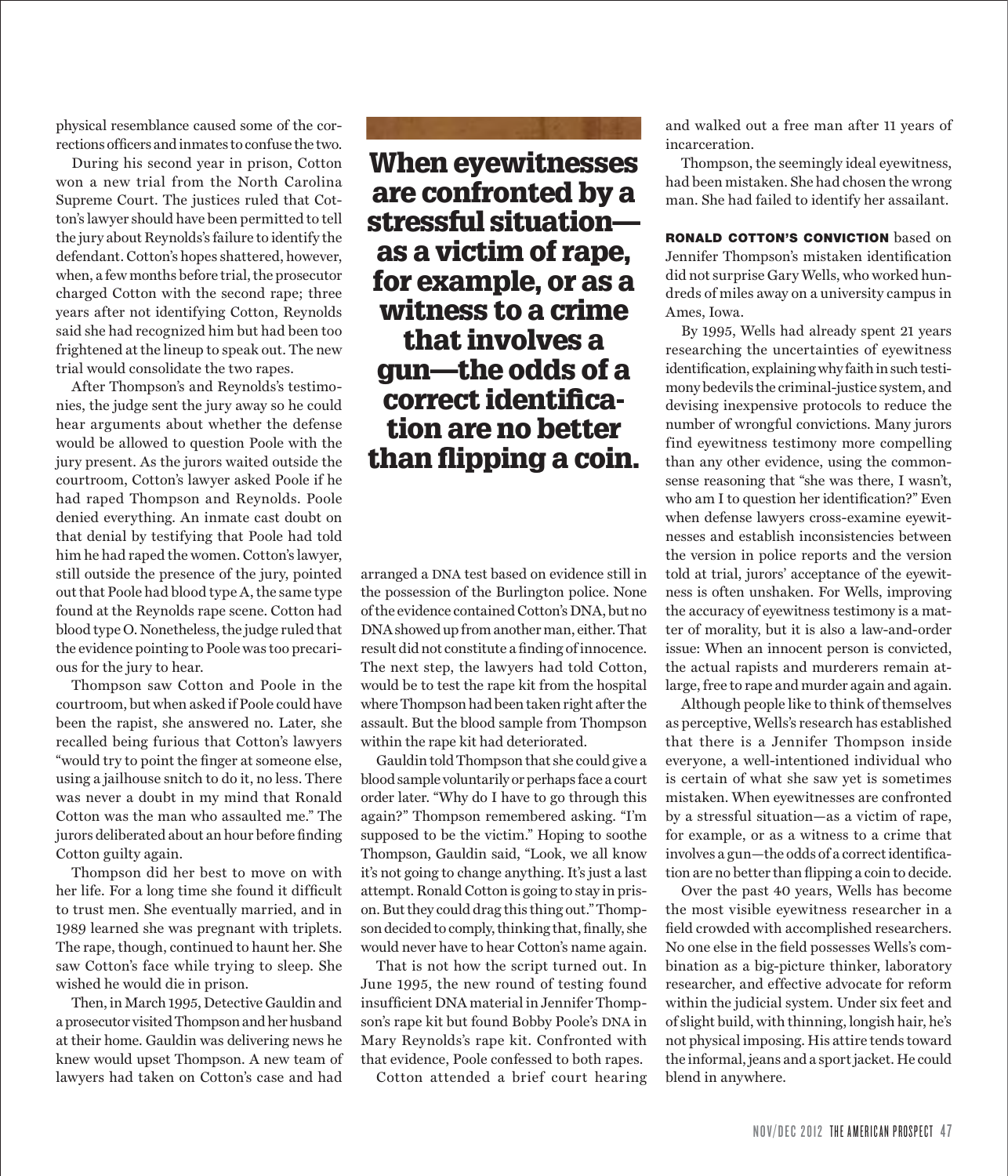Wells, who is 62, grew up in Hutchinson, a city of 37,500 in Central Kansas. His dad was a firefighter; his mom sold beauty products. Not expected to attend college, Wells settled on Kansas State University because he could not afford out-of-state tuition, and it offered a small scholarship. By his freshman year, he was married to his high-school sweetheart. By his sophomore year, he was a father of a baby boy.

Uncertain of a major, Wells enrolled in a psychology course during his freshman year. He liked the field's newness. "When you looked in the back of the textbooks, everyone was still alive," he says. In such a relatively young discipline, Wells thought he might make an impact. He also liked the opportunity psychology offered for a student to prove or disprove mistaken beliefs that had morphed into societal norms. "If you don't measure it, you can't study it scientifically" became Wells's foundational principle.

In 1973, Wells entered Ohio State University's combined master's and doctoral program in psychology. During his second year, he heard a man speaking loudly in the hallway of the psychology building, hoping to rouse someone's attention. The man was a lawyer from Cincinnati, representing a client he believed had been wrongfully arrested because of mistaken eyewitness testimony. Wells approached the lawyer, who was carrying an envelope containing a photograph of the lineup that had led to the client being charged with a crime. Yes, Wells told the lawyer, he and his colleagues knew something about the workings of memory but had not applied that knowledge to the reliability of eyewitness identification.

The lawyer handed the lineup photo to Wells, who tacked it onto the bulletin board in his graduate student office. Within a month, he and a colleague decided to learn more about eyewitness identification. (All these years later, Wells is unsure about the name of the lawyer and whether the client had been misidentified.)

Thomas Ostrom, a professor in the psychology department who specialized in human memory, helped steer Wells to the work of Robert Buckhout. A psychology professor at Brooklyn College, Buckhout was not a traditional academic; he was a self-described "smartass." Early in his adult life, he served in the Air

## Law-enforcement bridled at Wells's early findings. So what?, prosecutors responded. Lab experiments mean nothing in real life, where eyewitnesses have been vetted by skilled detectives.

Force, rising to captain. He earned his doctorate at Ohio State University and bounced around the academic world before landing at Brooklyn. Publishing in both academic and nonacademic journals, Buckhout argued that psychologists could improve outcomes within the criminal-justice system by sharing their expertise with police, prosecutors, judges, and jurors about the unreliability of eyewitness testimony. He frequently agreed to assist the defense, criticizing prosecutors who relied on eyewitness identification while ignoring contrary evidence. Law-enforcement officials tended to dismiss Buckhout as a soft-on-crime crank, but his zeal left a mark on a younger generation of psychologists, including Wells.

Soon after his encounter with the lawyer and immersing himself in Buckhout's writings, Wells conducted an experiment that yielded a stunning insight. He devised a scenario in which he asked individuals to watch his bag while he left the room. A confederate then grabbed the bag, dropped it, and picked it up again, giving everyone a good look at him before he bolted. When shown a lineup, a majority of the witnesses chose the wrong man. More telling, those choosing the wrong person were just as confident as those who identified the right person. The confidence level of witnesses, a crucial factor for police, prosecutors,

judges, and jurors when assessing testimony, suddenly seemed shaky as a gauge of accuracy.

The law-enforcement establishment bridled at such findings. So what?, professional associations of prosecutors, police, and judges retorted. Laboratory experiments mean nothing in real life, where victims and other eyewitnesses have been vetted by skilled police detectives and district attorneys. Some people are confident. Others are tentative. That's human nature. Sure, mistakes occur, but not in most cases, and when they occur, they are well intentioned. What does all this academic research tell us about an individual witness in a specific case? Nothing.

The battle had been joined. Wells was determined to show law enforcement that eyewitness testimony plays into the memory center of the brain, which is a mysterious realm that scientists are just beginning to understand. Most important, Wells wanted to convey the message that psychologists could offer suggestions for improving the criminal-justice system based on research, suggestions almost certain to reduce the number of wrongful convictions.

"The first thing to understand," Wells has written, "is that the usual safeguard of crossexamination simply does not work with eyewitnesses. … Cross-examination is designed to distinguish between truth tellers and liars and it is a fairly effective tool for doing so. … In the case of an eyewitness, however, lying versus truth telling is not the issue. … Mistaken eyewitnesses believe what they are saying, their errors are genuine, and those errors of memory tend to be indistinguishable from accurate memories."

THE FIRST PSYCHOLOGIST to question the accuracy of eyewitness testimony was Hugo Munsterberg. One of the early giants of psychology, the Prussian-born Munsterberg was invited to teach at Harvard in 1892 by William James. Munsterberg advocated for the application of psychological insights to a variety of fields, including law. His most controversial book was also his most enduring, *On the Witness Stand*, published in 1908. A collection of articles on everything from jury selection to police interrogation, it argued that police, prosecutors, and judges should be wary of eyewitness testimony.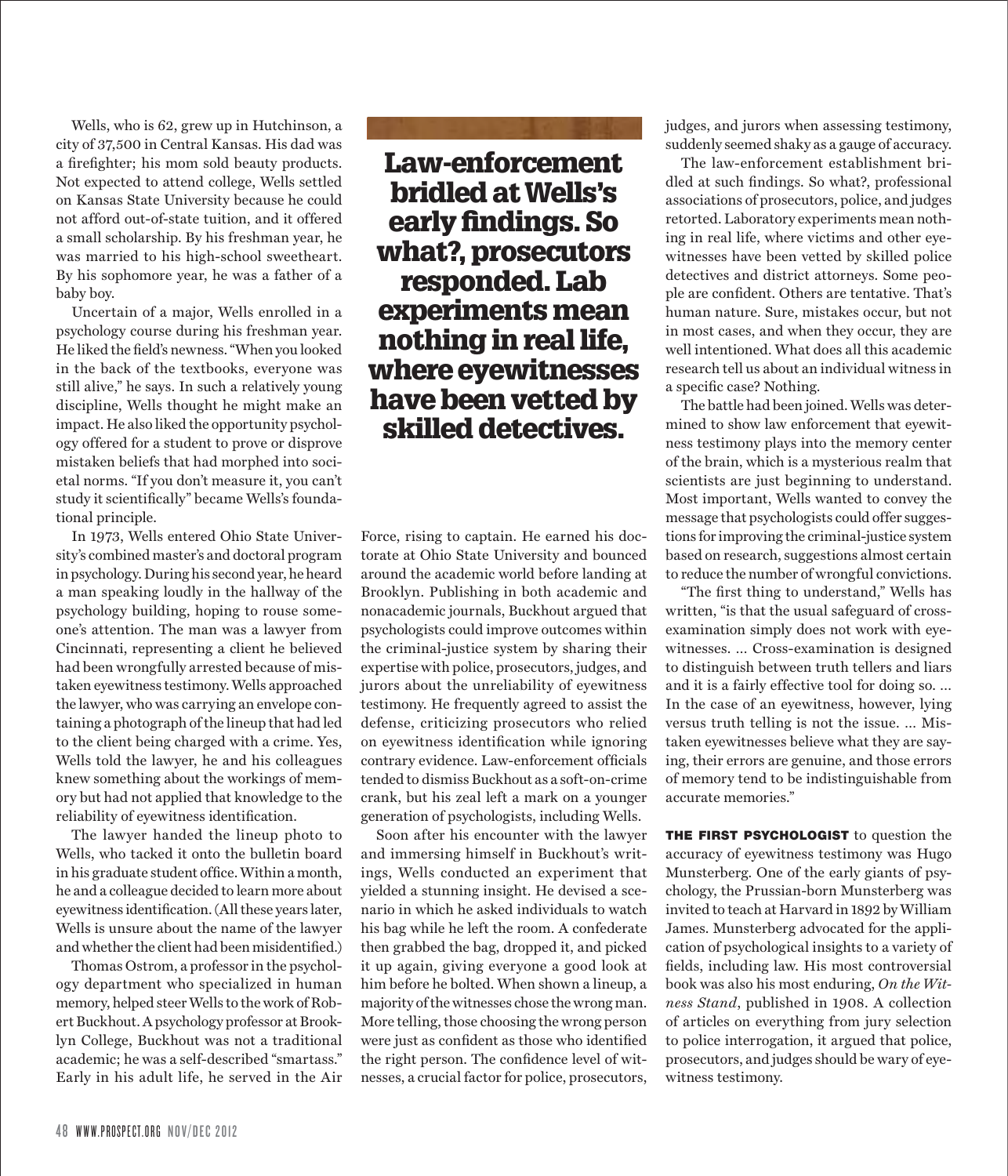Munsterberg did not conduct controlled research, but he offered himself as an example of an unreliable eyewitness after his home had been burglarized. Despite Munsterberg's close examination of the crime scene and renowned memory (he lectured without consulting notes), his testimony under oath was riddled with errors. In his book, Munsterberg emphasized that such mistakes, while not inevitable, occur as a matter of course: "We never know from

the material itself whether we remember, perceive or imagine, and in the borderland regions there must result plenty of confusion which cannot always remain without dangerous consequences in the courtroom."

Munsterberg lived before the era of modern electronics, but he implicitly understood that human memory is not the equivalent of a tape recorder or camera, popular but mistaken analogies relied upon by police, prosecutors, judges, and jurors. Witnesses testify under oath that they remember a face at a crime scene; even though they are wrong, everyone believes the testimony, as everybody would believe Jennifer Thompson. Munsterberg lost the campaign to insert psychological insights into courtrooms.

Sixty years later, though, psychologist Elizabeth Loftus would validate his assertions. While earning her doctorate from Stanford University in the late 1960s, Loftus became intrigued with Munsterberg's work. Teaching at the University of Washington, among other schools, she focused on the malleability of brain centers, especially how memory could be surprisingly unreliable. The process of viewing something and then storing the images in the brain and retrieving those images is far more complex than popularly assumed. False memories, for instance, can be created after an accurate memory has been established.

An example of Loftus's memory research with obvious implications for cases of wrongful conviction: She asked students to view a film of an automobile accident. Half the students answered the question "How fast was the white sports car going when it passed the barn while traveling along the country road?" No barn appeared in the film. About 20 percent of the students said

they had seen the barn. By showing how her students "saw" something nonexistent, Loftus established how contamination can affect memory. A victim chooses No. 2 from a lineup of six men, for example, because he had already seen No. 2 in the photo array. Contamination has occurred. It was through experiments like this that Loftus changed the entire conversation about eyewitness testimony. The question was no longer "How good are eyewitnesses?"



but "What are the factors that affect eyewitness performance?" Buckhout had not made eyewitness research respectable. Loftus did.

By the time Wells settled in at Iowa State University, in 1988, he had developed an elegant, deceptively simple framework for his research. He differentiated between the elements police and prosecutors could not control (what he called "estimator variables") and those they could ("system variables"). An example of an estimator variable might include the adequacy of light at the crime scene, the duration of the crime, or the racial and ethnic identities of victims, witnesses, and perpetrators.

For instance, research has shown that eye-

witness unreliability tends to increase when the alleged perpetrators and the witnesses are of a different race. Caucasians are less reliable when trying to identify African Americans, and African Americans are less reliable when trying to identify Caucasians. Witnesses viewing an image of a Caucasian male holding a weapon, with an African American male beside him, tend to recall that the African American was brandishing the weapon. Given the dis-

proportionate number of African Americans among the wrongfully convicted, the research findings were important. They could be useful during a trial. But those studies could not improve the accuracy of eyewitnesses, because the elements were beyond the control of police and prosecutors.

Wells decided to focus on the elements that could be controlled. He embarked on a series of observations that involved multiple witnesses observing staged crimes in progress and then viewing lineups and photo arrays after the action occurred. The experiments consistently showed that many of the witnesses identified the wrong alleged perpetrator. Clearly, some mechanism within the human brain was triggering the mistakes. But which mechanism? How could it be bypassed?

Clarity began to emerge when Wells experimented with six-person lineups and six-person photo arrays typically used by police. One hundred witnesses to a staged crime viewed a lineup and a photo array that included the perpetrator. Fifty-four accurately picked the perpetrator. Twenty-

five failed to. Twenty-one said they did not think the perpetrator had been included. Then a different group of 100 viewed the same staged crime, live lineup, and photo array. This time, however, Wells did not include the perpetrator. Thirty-two witnesses correctly chose nobody. Almost all of the remaining witnesses selected the innocent individual who most resembled the perpetrator.

What had happened? Wells theorized that when witnesses are asked to choose among multiple suspects, those witnesses often make a relative judgment, identifying the suspect who looks the most like the perpetrator, even when the perpetrator is absent. Imperfect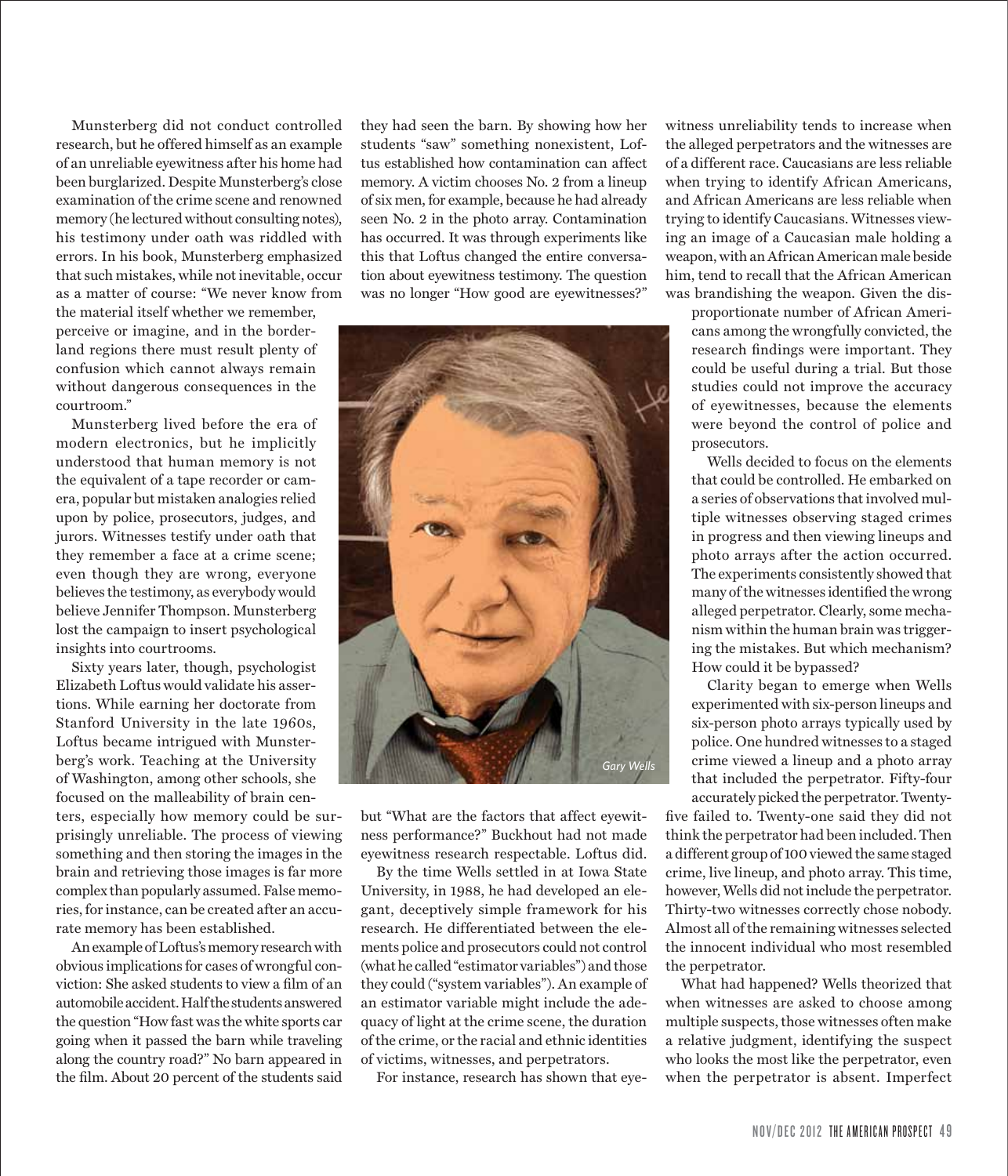

memory plus the desire to please police and prosecutors were producing incorrect identifications and leading to wrongful convictions.

Revelation after revelation emerged from the experiments, and those revelations led to recommendations: Law-enforcement officers unaware of a suspect's identity should administer live lineups and photo arrays, thus eliminating verbal and physical cues, intentional or unintentional. Witnesses and victims should be told that the lineup or photo array might not include the perpetrator, thus reducing the pressure to identify somebody when certainty is absent. During lineups and photo arrays, witnesses should be presented one person or one photo at a time, thus compelling a direct response (yes or no) about each alleged suspect rather than a relative response from witnesses (more likely or less likely).

In 1978, Wells published his findings in the *Journal of Personality and Social Psychology*. He was a 28-year-old assistant professor without tenure, and the journal was the most prestigious publication in the field. "For boldness, says James M. Doyle, a defense attorney who co-authored a book on eyewitness testimony with Loftus, "this was the equivalent of a high-school English student sending a short story off to *The New Yorker*. … Typically, articles in scholarly journals are cited once or twice by other academics, then forgotten. Wells's 'system variables' article has been cited

hundreds of times. The term has now, like 'Xerox' or 'Kleenex,' passed out of the realm of proper nouns dressed in capital letters and into the everyday language of the field. It is not uncommon to see the term 'system variable' used with no reference to its origins. It is as though it has always been there."

Wells's visibility rose. He lectured across the country. Journalists called on him as a resource. Defense attorneys hired him as a well-paid expert witness, a practice Wells gradually halted because he decided it damaged his credibility with law enforcement. "It should not be the purpose of expert testimony merely to raise doubt about the guilt of a defendant in a given case," Wells says. "Expert testimony does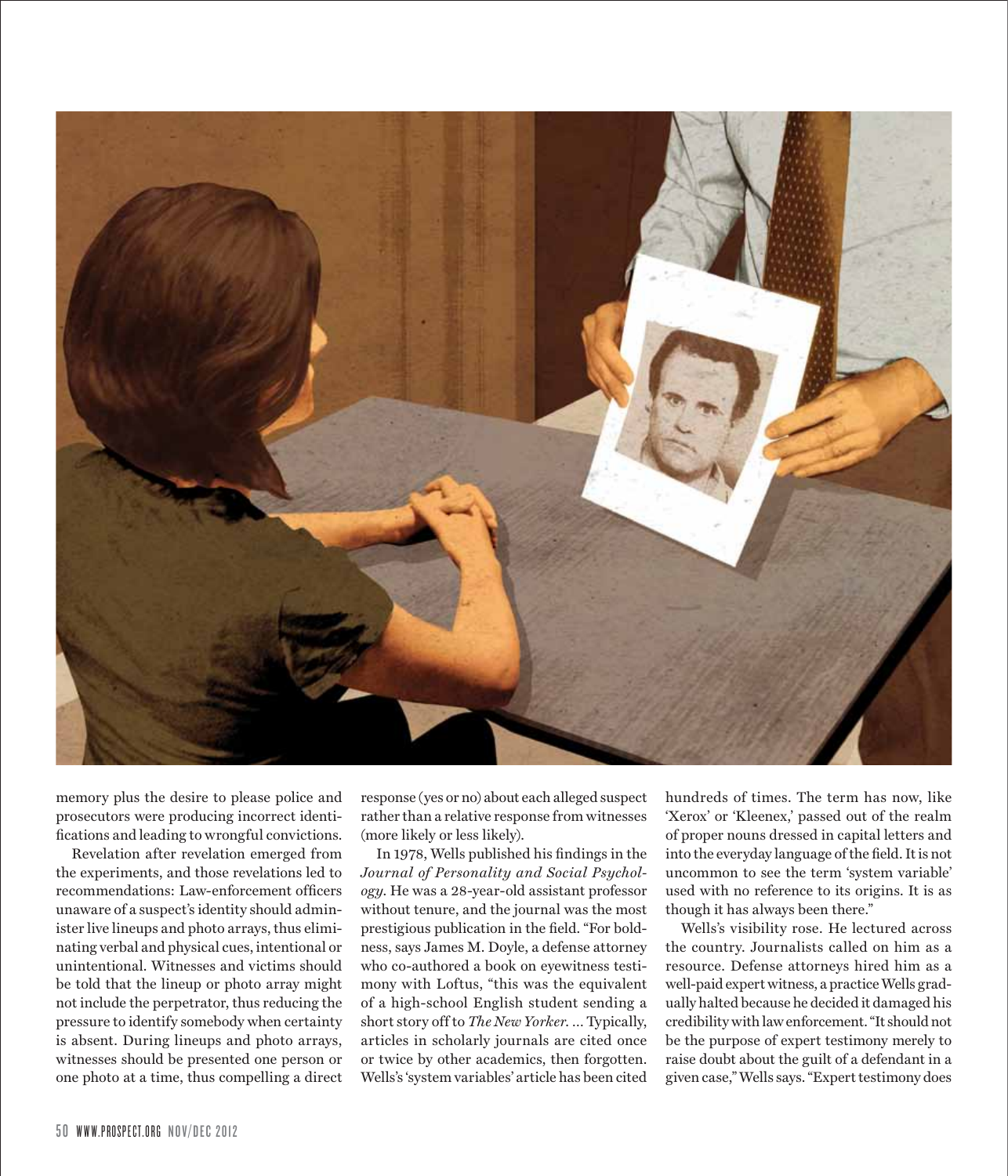nothing to address the misidentification problem unless it helps the legal system improve its methods for collecting the evidence."

Wells's research led him to an incontrovertible conclusion: Because of the fallibility of eyewitness testimony, the legal system produced avoidable wrongful convictions. Wells hoped what he had learned in the laboratory and the field would win the attention of the ultimate arbitrators—the U.S. Supreme Court. But his research, plus that of Loftus and others, clashed with the Court's controlling decision regarding eyewitness identification, the 1977 ruling in *John R. Manson v. Nowell A. Brathwaite*.

The case centered on the eyewitness testimony of a Connecticut State Police trooper named Jimmy Glover. On May, 5, 1970, Glover made an undercover purchase of heroin from a seller in a Hartford apartment. Glover said that he observed the seller from outside the apartment, with the door open about 12 to 18 inches. It was 7:45 P.M. According to Glover, natural light from an apartment window provided adequate illumination to recognize faces inside. He handed the suspect \$20 through the partially opened door. The door closed. Soon it reopened, and the suspect handed two bags of heroin to Glover.

Glover did not know the identity of the seller. At police headquarters, he described the suspect to two colleagues. One of the officers thought the description fit Nowell Brathwaite and obtained his photograph from the local police. On May 7, Glover found that photograph on his office desk and believed it matched the seller in the apartment. At trial, Glover identified Brathwaite as the seller. The prosecution never explained why Brathwaite had not been placed in a lineup or why the photograph had not been shown to Glover as part of an array. When Brathwaite testified, he denied being at the apartment on the day of the sale but could not offer an unbreakable alibi. The jury convicted Brathwaite, and he began a prison sentence of six to nine years.

The state supreme court rejected Brathwaite's appeal, as did the federal district court. A federal appeals court reversed the conviction, however, stating that Glover's photographic identification should have been excluded from the trial as "unnecessary and suggestive." The U.S. Supreme Court agreed to hear the case.

It is impossible to know whether Brathwaite

When witnesses are asked to choose among multiple suspects, they often make a relative judgment, identifying the suspect who looks the most like the perpetrator, even when he is absent.

was innocent or guilty. This much is certain: The seven justices who ruled on June 16, 1977, that Brathwaite's conviction should be restored set out reasoning that contradicted what Loftus, Wells, and others were discovering.

Writing for the majority, Justice Harry Blackmun said "reliability" (in this case, of Glover) "is the linchpin in determining the admissibility of identification testimony." The factors in determining reliability, according to Blackmun, included the opportunity of the witness to view the suspect, the witness's degree of attention, the accuracy of the description from the start of the case onward, the level of certainty demonstrated by the witness when viewing the suspect after an arrest, and the amount of time passing between the crime and the later viewings. Almost everything Blackmun identified would be contradicted by Wells's research.

In dissent, Justice Thurgood Marshall (he was joined by Justice William Brennan) accused the majority of "dismantl[ing] the protections against mistaken eyewitness testimony" and "blindly uphold[ing] the conviction of a defendant who may well be innocent." Marshall went on: "The use of a single picture (or the display of a single live suspect, for that matter) is a grave error, of course, because it dramatically suggests to the witness that the person shown must be the culprit. Why else would the police choose the person?"

UNTIL THE 1990S, ANYBODY claiming that wrongful convictions occur at a high rate invariably encountered skepticism, and often scorn, from the legal establishment: "All inmates claim they are innocent," went the standard line. As crime rates climbed through the 1970s and 1980s, few people in law enforcement—and even fewer in elected office—wanted to hear that they were sending the wrong people to prison.

Then two related movements began to occur. The primary movement involved the use of DNA in forensic laboratories. Trying to match genetic material to a specific crime suspect had previously suffered because the typing of human blood into a group still left lots of potential candidates—maybe hundreds of thousands in a locale like New York City. DNA molecules, however, are unique to each person. Fingerprints are unique, too. But matching a fingerprint from a crime scene to the print of an individual involves interpretation by a forensic examiner, especially if the print is smudged or otherwise flawed. Testing material containing DNA is more objective. In many rape cases, for example, DNA samples from the victim and the attacker can be matched to allow the presentation of ironclad evidence.

The first DNA exoneration of a wrongfully convicted suspect occurred in 1989, freeing Gary Dotson from an Illinois prison after a mistaken rape conviction. As DNA testing became increasingly sophisticated, police, prosecutors, defense lawyers, and judges agreed that the results could be considered highly accurate maybe not flawless but close. As genetic material from crime scenes in current cases showed that the incorrect suspect had been arrested, the conventional wisdom about all guilty prisoners proclaiming innocence began to fray. Then, as testing of preserved genetic material in older cases led to exonerations, the conventional wisdom collapsed altogether.

The secondary movement involved the creation of innocence projects around the nation. The largest, the Innocence Project, founded in New York City by lawyers Barry Scheck and Peter Neufeld in 1992, specialized in exonerating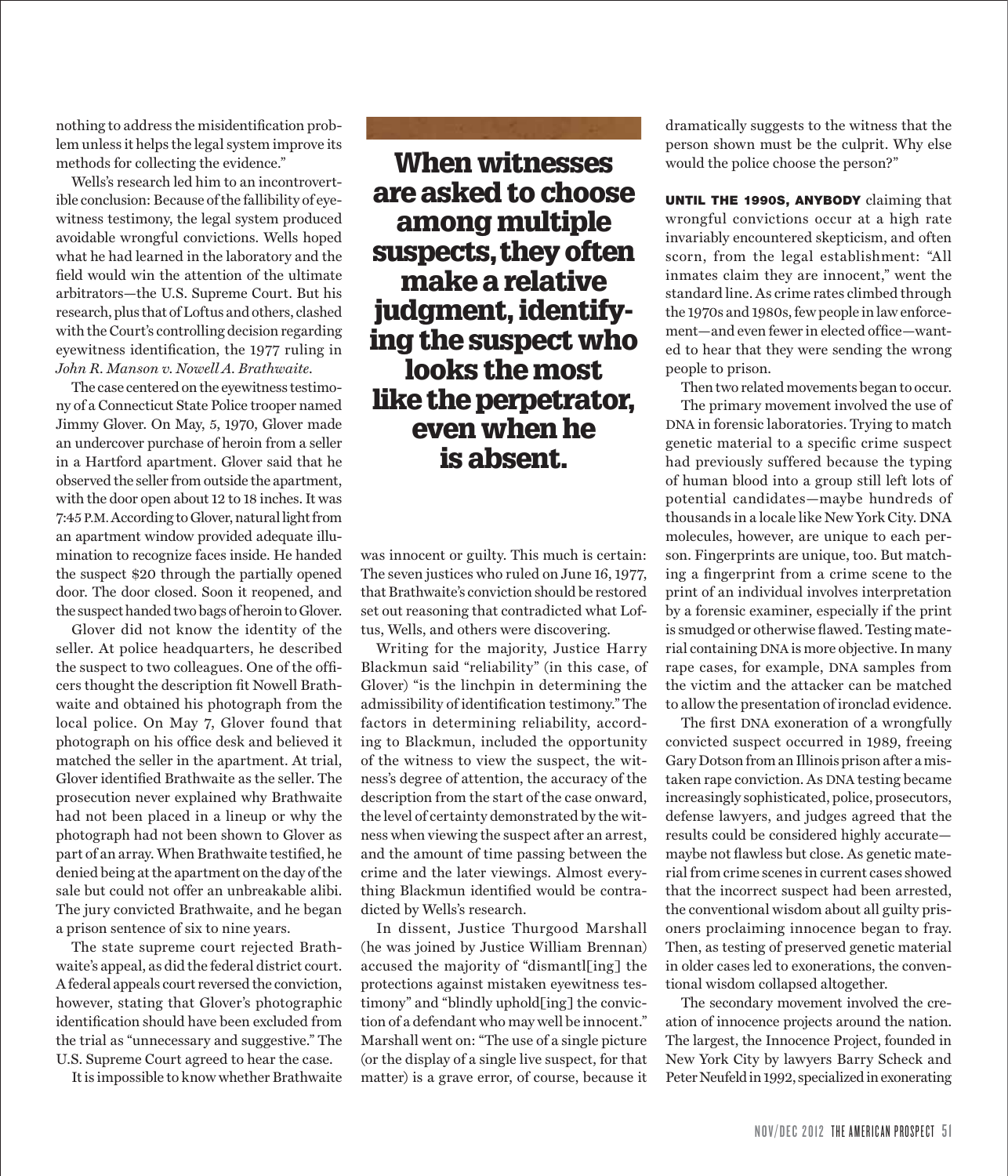wrongfully convicted inmates through the use of DNA testing. Scheck likens DNA testing within the criminal-justice system to the telescope within astronomy, "a way to see things as they really are." Over the past 30 years, innocence projects—there are more than 50—have played a significant role in hundreds of exonerations.

With the acceptance of DNA testing and the spread of innocence projects, Wells no longer needed to refute the view that he was a researcher seeking a solution to a "minor" problem or an academic being duped by streetwise cons.

Janet Reno, President Bill Clinton's attorney general, was the first national law-enforcement figure to express interest in Wells's work. Alarmed by the number of wrongful convictions coming to her attention in local and federal courts, Reno in 1996 invited Wells to make a presentation to the department. Afterward, Wells told a friend that Reno "asked about blind testing, about pre-lineup instructions, selection of fillers, the use of composites, leading questions, and the use of live versus photoidentification procedures. She got it!"

In 1997, Reno named Wells to the newly created Technical Working Group for Eyewitness Evidence. During a two-year span, representatives from police departments, prosecutors' offices, defense-lawyer groups, and university research laboratories argued about what recommendations should be included in a manual for law-enforcement agencies.

Wells and his fellow researchers felt confident that they knew what guidelines to provide police and prosecutors so that eyewitness misidentifications would decrease: Interview victims and other witnesses using neutral words and openended questions. Ensure the police officer conducting a live lineup or showing photographs does not know the identity of the suspect. Use the sequential method for mug-shot viewing. Tell the witness that the perpetrator may or may not be present in the lineup. Find fillers for the lineup who resemble the witness's description of the suspect but who don't resemble the suspect too closely. Videotape all proceedings. After the witness makes a choice, record the witness's level of confidence immediately, so it can be compared with later testimony.

All these techniques seemed obvious to Wells and his allies in drafting sessions, but

As crime rates climbed through the 1970s and 1980s, few people in law enforcement and even fewer in elected office wanted to hear that they were sending the wrong people to prison.

some law enforcers on the panel felt even the term "guidelines" would box them in. They feared that defense lawyers would cast doubt on investigative techniques that did not comport with the recommendations. Some of the rancor could be explained as a clash of cultures. Police who place their lives in danger every day resisted being told how to do their jobs better by professors. Police have used the simultaneous lineup since the 19th century. Changing to a sequential procedure seemed like going into uncharted territory. Police representatives on the panel were especially resistant to the guideline regarding conduct of a lineup by an officer unaware of the suspect's identity. Did Wells think cops lacked integrity or that officers were so badly trained they would tip off the witness?

The prosecutors on the panel proved even more resistant, which surprised the academics. After all, Wells and his colleagues reasoned, they had the imprimatur of Reno, the nation's top prosecutor. Unlike police, who were required only to have graduated from high school, prosecutors were all highly educated, with a minimum of a law degree. Perhaps Wells should have attributed greater significance to his initial encounter with Melissa Mourges, an assistant district attorney in New York City who served on the panel. "I think you are the devil incarnate," Mourges said to Wells, who hoped she was joking.

Despite the wrangling, Wells took heart in the knowledge that Reno wanted a positive result. During the sessions, he sensed the police representatives coming around somewhat. Police tend to favor specific procedures; their conduct manuals tend to be massive, trying to cover every contingency. Wells also grasped that police officers understood that many eyewitnesses were unreliable. Police see misidentifications everyday—at lineups and in photo arrays. These are misidentifications that often occur before prosecutors ever become involved in cases. The police in the room worked with Wells to moderate his insistence that officers administering live lineups and photo arrays be unaware of the suspect's identity. Wells's proposal was sensible, the police said, but it would take time for it to be adopted.

In 1999, the Justice Department distributed *Eyewitness Evidence: A Guide for Law Enforcement* to police agencies in every U.S. jurisdiction. For all of the compromises it contained, the document was a substantial achievement, a victory of science over mindless tradition. Finally, methods to minimize eyewitness error had been memorialized in a widely available, easy-to-read manual. But, after the months of arguing and compromising, there remained a huge question: Would police and prosecutors actually change their behavior?

A year and a half after the guide was distributed, New Jersey Attorney General John J. Farmer Jr. issued an order that every lawenforcement jurisdiction in the state had to follow its recommendations. Farmer grasped, in particular, the need for the blind administration of photo and live lineups, the guideline that law enforcement had expressed the most concern about. Knowing the sensitivity of the recommendation, Farmer said that it "is not intended to question the expertise, integrity, or dedication of primary investigators working their cases. Rather, it acknowledges years of research which concludes that even when utilizing precautions to avoid any inadvertent body signals or cues to witnesses, these gestures do occur when the identity of the actual suspect is known to the individu